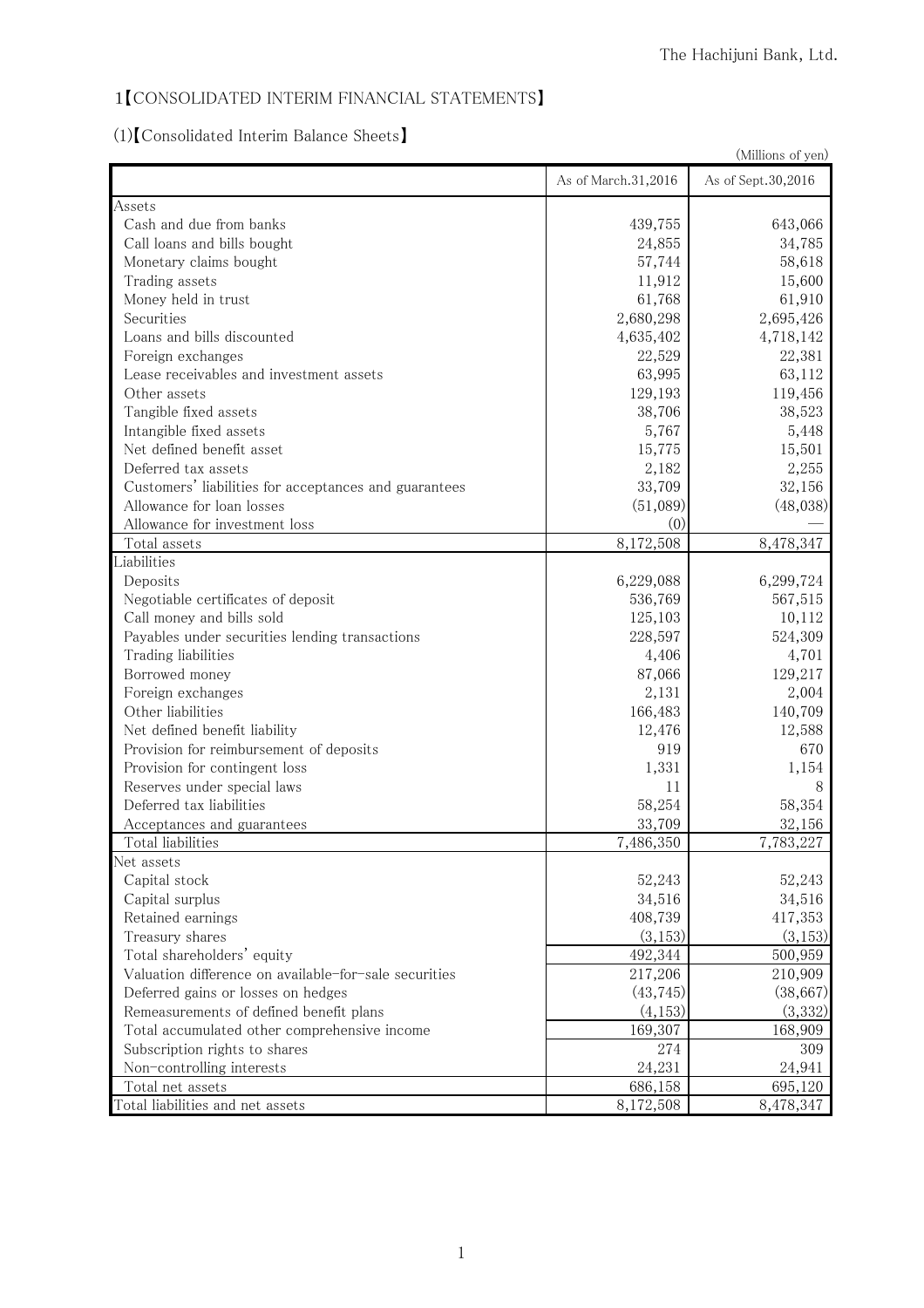# (2)【Consolidated Interim Statements of Income】

| (2) Consondated internit blatements of income                        |                    | (Millions of yen)  |
|----------------------------------------------------------------------|--------------------|--------------------|
|                                                                      | For the six months | For the six months |
|                                                                      | ended Sept/30/15   | ended Sept/30/16   |
| Ordinary income                                                      | 92,781             | 100,815            |
| Interest income                                                      | 44,229             | 41,294             |
| Interest on loans and discounts                                      | 26,269             | 24,309             |
| Interest and dividends on securities                                 | 17,165             | 15,394             |
| Trust fees                                                           |                    |                    |
| Fees and commissions                                                 | 10,926             | 9,973              |
| Trading income                                                       | 1,090              | 624                |
| Other ordinary income                                                | 22,451             | 40,942             |
| Other income                                                         | 14,082             | 7,979              |
| Ordinary expenses                                                    | 66,103             | 81,068             |
| Interest expenses                                                    | 5,659              | 6,221              |
| Interest on deposits                                                 | 1,564              | 2,001              |
| Fees and commissions payments                                        | 3,335              | 3,464              |
| Other ordinary expenses                                              | 17,741             | 34,072             |
| General and administrative expenses                                  | 30,662             | 33,466             |
| Other expenses                                                       | 8,703              | 3,843              |
| Ordinary profit                                                      | 26,678             | 19,747             |
| Extraordinary income                                                 |                    | $\overline{2}$     |
| Gain on disposal of non-current assets                               |                    | $\theta$           |
| Transfer from reserve for financial products transaction liabilities |                    | $\overline{2}$     |
| Extraordinary losses                                                 | 171                | 316                |
| Loss on disposal of non-current assets                               | 103                | 21                 |
| Impairment loss                                                      | 68                 | 295                |
| Profit before income taxes                                           | 26,507             | 19,433             |
| Income taxes $-$ current                                             | 7,364              | 5,470              |
| Income taxes - deferred                                              | 1,282              | 136                |
| Total income taxes                                                   | 8,646              | 5,606              |
| Profit                                                               | 17,861             | 13,826             |
| Profit attributable to non-controlling interests                     | 1,385              | 651                |
| Profit attributable to owners of parent                              | 16,475             | 13,174             |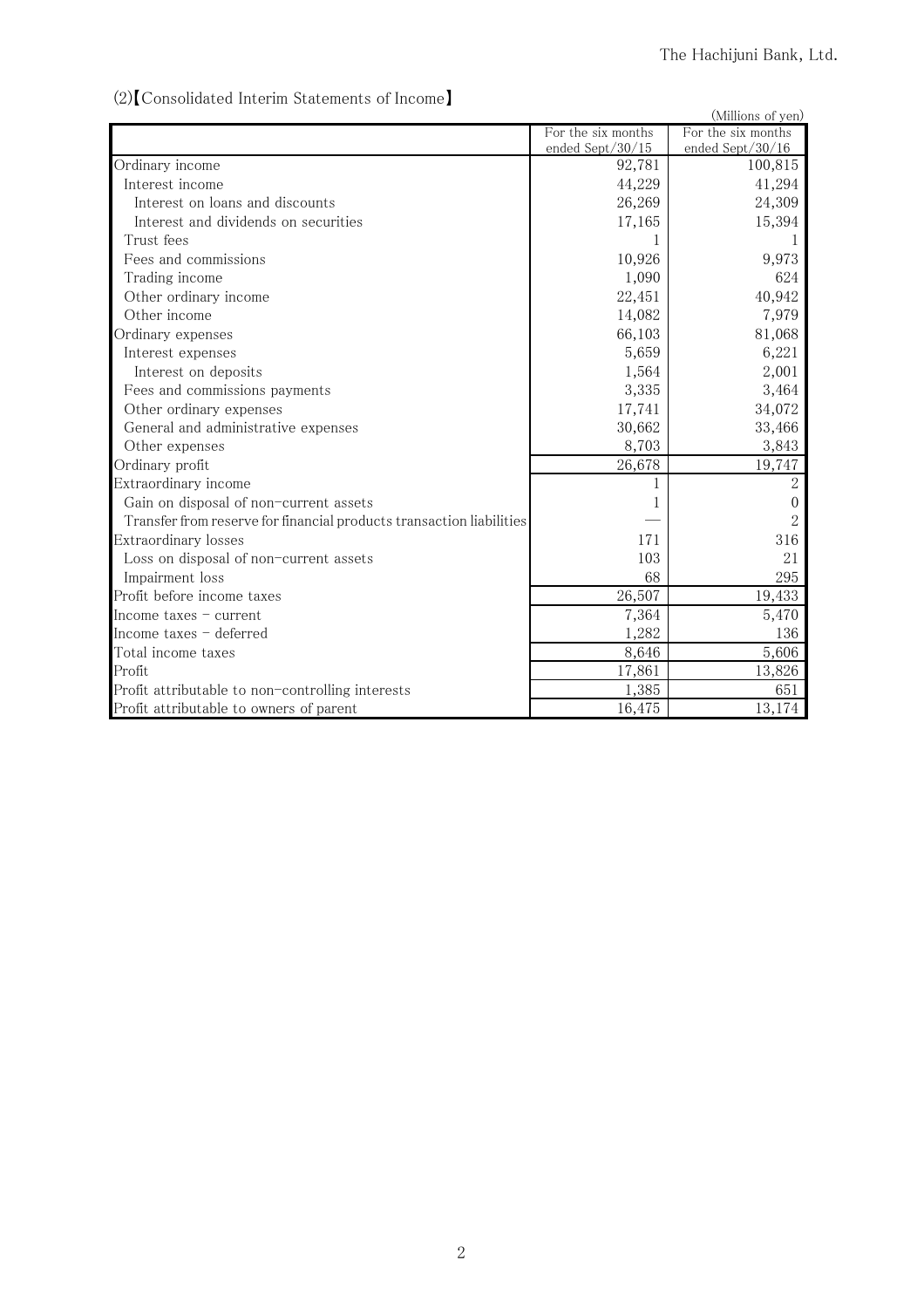# (3)【Consolidated Interim Statements of Comprehensive Income】

| (3) Consolidated Interim Statements of Comprehensive Income    |                     |                     |
|----------------------------------------------------------------|---------------------|---------------------|
|                                                                |                     | (Millions of yen)   |
|                                                                | For the six months  | For the six months  |
|                                                                | ended Sept $/30/15$ | ended Sept $/30/16$ |
| Profit                                                         | 17,861              | 13,826              |
| Other comprehensive income                                     | (36, 236)           | (318)               |
| Valuation difference on available-for-sale securities          | (36, 792)           | (6,221)             |
| Deferred gains or losses on hedges                             | 623                 | 5,078               |
| Remeasurements of defined benefit plans, net of tax            | (68)                | 823                 |
| Comprehensive income                                           | (18, 375)           | 13,507              |
| Comprehensive income attributable to                           |                     |                     |
| Comprehensive income attributable to owners of parent          | (19,533)            | 12,777              |
| Comprehensive income attributable to non-controlling interests | 1,157               | 729                 |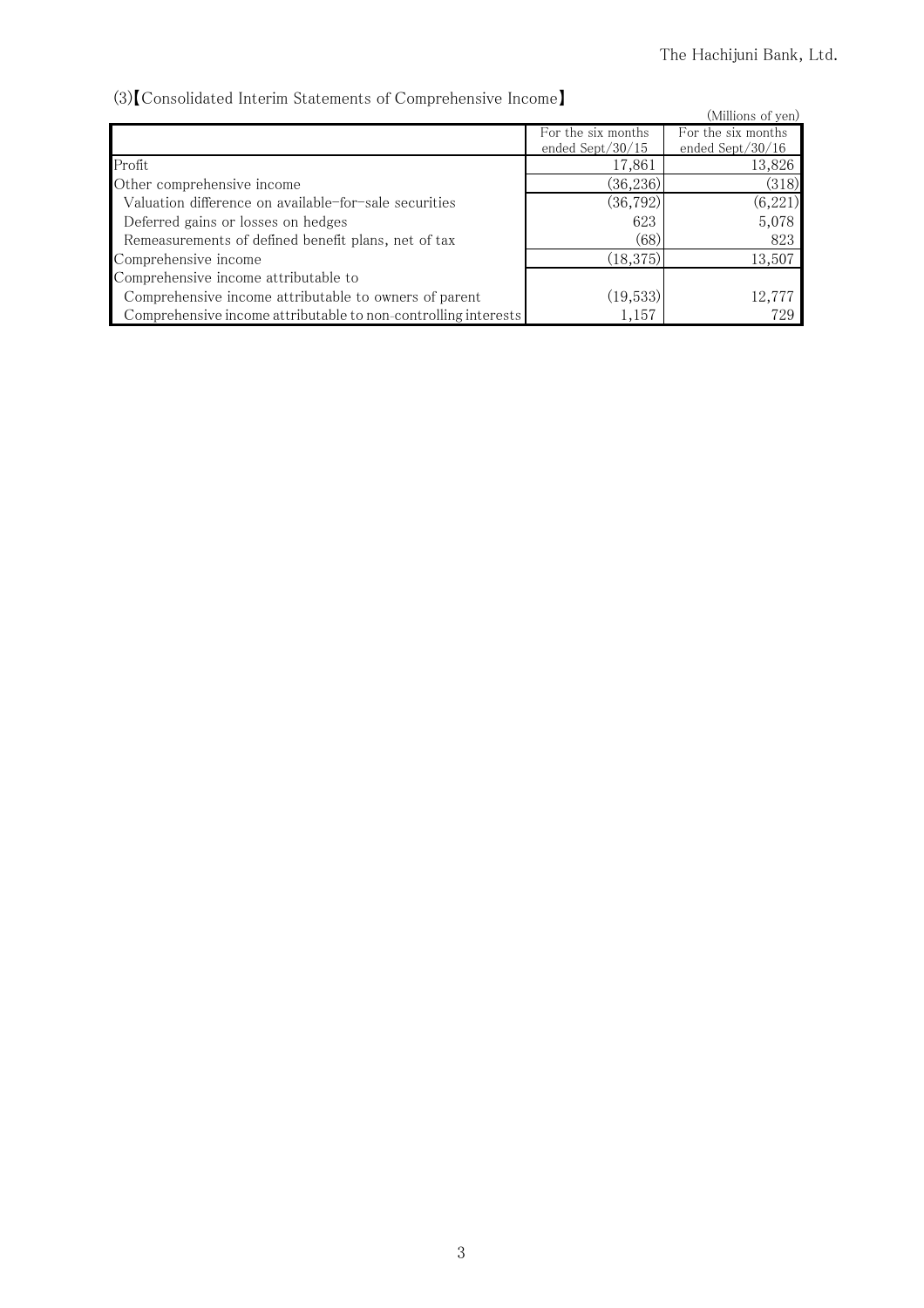### 2【NON-CONSOLIDATED INTERIM FINANCIAL STATEMENTS】

### (1)【Non-consolidated Interim Balance Sheets】

| (Millions of yen)                                       |                     |                    |
|---------------------------------------------------------|---------------------|--------------------|
|                                                         | As of March.31,2016 | As of Sept.30,2016 |
| Assets                                                  |                     |                    |
| Cash and due from banks                                 | 429,824             | 633,401            |
| Call loans                                              | 24,855              | 34,785             |
| Monetary claims bought                                  | 57,744              | 58,618             |
| Trading assets                                          | 11,912              | 15,600             |
| Money held in trust                                     | 61,768              | 61,910             |
| Securities                                              | 2,683,747           | 2,701,671          |
| Loans and bills discounted                              | 4,683,119           | 4,764,934          |
| Foreign exchanges                                       | 22,529              | 22,381             |
| Other assets                                            | 104,433             | 96,084             |
| Other                                                   | 104,433             | 96,084             |
| Tangible fixed assets                                   | 31,332              | 30,905             |
| Intangible fixed assets                                 | 5,224               | 4,986              |
| Prepaid pension cost                                    | 19,144              | 17,882             |
| Customers' liabilities for acceptances and guarantees   | 33,709              | 32,156             |
| Allowance for loan losses                               | (44, 017)           | (41, 373)          |
| Total assets                                            | 8,125,328           | 8,433,946          |
| Liabilities                                             |                     |                    |
| Deposits                                                | 6,239,986           | 6,311,756          |
| Negotiable certificates of deposit                      | 546,717             | 580,115            |
| Call money                                              | 125,103             | 10,112             |
| Payables under securities lending transactions          | 228,597             | 524,309            |
| Trading liabilities                                     | 4,406               | 4,701              |
| Borrowed money                                          | 79,016              | 121,367            |
| Foreign exchanges                                       | 2,131               | 2,004              |
| Other liabilities                                       | 147,774             | 124,080            |
| Income taxes payable                                    | 4,165               | 4,395              |
| Lease obligations                                       | 1,665               | 1,549              |
| Asset retirement obligations                            | 16                  | 16                 |
| Other                                                   | 141,926             | 118,119            |
| Provision for retirement benefits                       | 9,738               | 10,014             |
| Provision for reimbursement of deposits                 | 919                 | 670                |
| Provision for contingent loss                           | 1,331               | 1,154              |
| Deferred tax liabilities                                | 59,483              | 59,208             |
| Acceptances and guarantees                              | 33,709              | 32,156             |
| Total liabilities                                       | 7,478,917           | 7,781,652          |
| Net assets                                              |                     |                    |
| Capital stock                                           | 52,243              | 52,243             |
| Capital surplus                                         | 32,601              | 32,601             |
| Legal capital surplus                                   | 29,609              | 29,609             |
| Other capital surplus                                   | 2,992               | 2,992              |
| Retained earnings                                       | 391,405             | 398,498            |
| Legal retained earnings                                 | 47,610              | 47,610             |
| Other retained earnings                                 | 343,795             | 350,887            |
| Reserve for advanced depreciation of non-current assets | 937                 | 937                |
| General reserve                                         | 307,600             | 327,600            |
| Retained earnings brought forward                       | 35,257              | 22,350             |
| Treasury shares                                         | (3, 153)            | (3, 153)           |
| Total shareholders' equity                              | 473,096             | 480,189            |
| Valuation difference on available-for-sale securities   | 216,785             | 210,462            |
| Deferred gains or losses on hedges                      | (43, 745)           | (38,667)           |
| Total valuation and translation adjustments             | 173,039             | 171,795            |
| Subscription rights to shares                           | 274                 | 309                |
| Total net assets                                        | 646,410             | 652,294            |
| Total liabilities and net assets                        | 8,125,328           | 8,433,946          |
|                                                         |                     |                    |